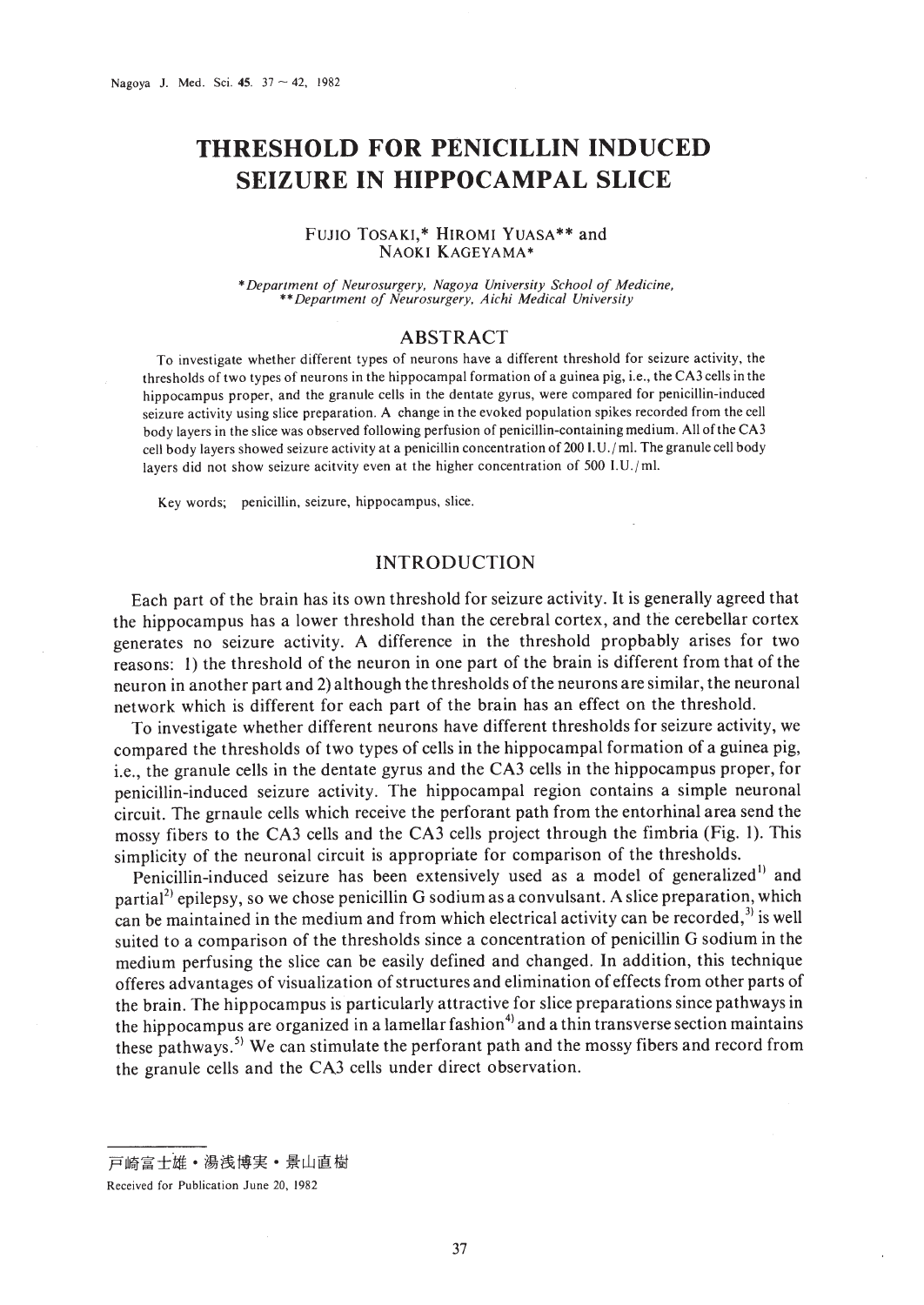

Fig. I Schematic drawing of the hippocampal slice. p.p.: perforant path; g.c.: granule cell body layer; m.L: mossy fibers CA3: CA3 cell body layer; fim: fimbria

# MATERIALS AND METHODS

A Hartley guinea pig weighing 300-400 g was sacrificed by sudden blows to the neck and the chest. The brain was removed and the hippocampus was isolated. Several thin slices of 0.4 mm thickness were cut nearly perpendicularly to the longituidinal axis of the hippocampus with a razor blade, and the plane of the section was kept approximately parallel to that ofthe hippocampal lamella. The procedure was completed within 5min. after the animal was killed. The slice was incubated for more than 45 min. before the experiment in Krebs-Henseleit solution (115.0 mM NaCl, 4.7 mM KCl, 2.5 mM CaCl<sub>2</sub>·2H<sub>2</sub>O, 1.2 mM MgCl<sub>2</sub>·6H<sub>2</sub>O, 25.0 mM NaHCO<sub>3</sub>, 1.2 mM KH<sub>2</sub>PO<sub>4</sub>, 10.0 mM dextrose) gassed with 95% O<sub>2</sub> and 5% CO<sub>2</sub> and warmed at 25°C. The slice was then transferred to a nylon mesh in an observation chamber (Fig. 2) which was perfused with the oxygenated solution at a rate of 2 ml/ min.

Under tenfold magnification the cell body layers and the fiber layers were well visualized. Stimuli were delivered to the mossy fibers and the perforant path through bipolar electrodes positioned across the fibers. Stimulus parameters were 0.1 Hz in frequency, 0.2 msec. in duration, and 2-8 V in strength. Evoked population spikes<sup>6)</sup> were recorded from the CA3 cell and the granule cell body layers with glass micropipettes of 10  $\mu$  tip diameter filled with 10% NaC!. Population spikes of 1.5 mV in amplitude were obtained by adjusting the stimulus strength and the depth of the electrode. The amplitude was measured as the means ofthe two amplitudes taken from the peak of the initial positive to the trough of the initial negative and from the trough of the initial negative to the peak of the second positive.<sup>7)</sup>

Penicillin G sodium was added to the medium to make 50, 100, 200, and 500 I.U./ml.  $(1)$ I.U. = 1.7 x 10<sup>-6</sup>mM) solutions. A change of potentials was observed during the perfusion of each solution. Data were displayed on a oscilloscope and photographed.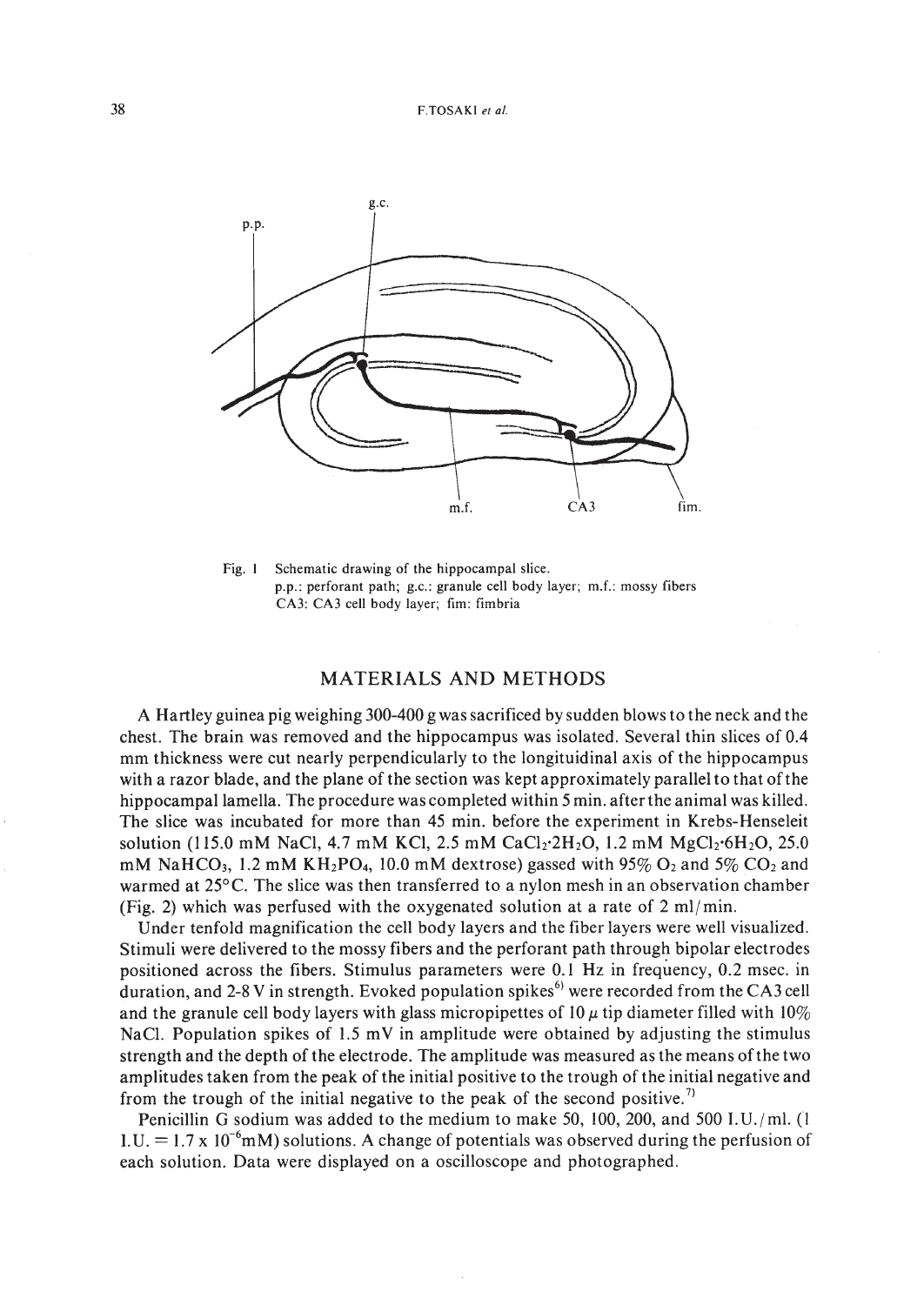

Fig. 2 Schematic drawing of the observation chamber. The slice mounted on the nylon net is perfused with oxygenated and warmed medium. Sti.: stimulating bipolar electrode; rec.: recording micropipette

## RESULTS

### *CA3 Cells*

With a slice in the normal medium, an evoked population spike of  $1.5 \text{ mV}$  was elicited in the CA3 cell body layer by stimulation of the mossy fibers. Following the perfusion of the penicillin-containing medium at a concentration of  $50$  I.U./ml, the single population spike developed into a group of three spikes after 3 min. The number and amplitude of the spikes gradually increased, and fully developed seizure activity of 100 msec. duration was oberved after 8 min. (Fig. 3). At a concentration of 50 I.U./ml, six of the ten slices developed seizure activity which was similar to that shown in Fig. 3. Four slices generated no seizure activity in spite of 30-minute perfusion. At the higher concentration, the appearance of seizure activity in the CA3 cell layers increased proportionally and at a concentration of  $100$  and  $200$  I.U./ml, seizure occurred in 80% ( $N = 10$ ) and 100% ( $N = 5$ ) respectively (Fig. 5).

#### *Granule cells*

On the other hand, the granule cell body layers developed no seizure activity at concentrations of 100 and 200 I.U./ml ( $N = 7$  and  $N = 6$  respectively) (Fig. 5). When a slice was perfused with a medium containing a  $200$  I.U./ml penicillin concentration, the population spike of 1.5 mV obtained from the granule cell body layer by stimulation of the perforant path gradually decreased in amplitude and after 25 min. the amplitude decreased to  $0.5$  mV (Fig. 4). Other slices also showed a decrease in the amplitude of the population spike. Even at a concentration of 500 I.U./ml, a similar pattern of activity was observed ( $N = 4$ ). A few population spikes appeared at a concentration of  $1000$  I.U./ml in four out of five slices, but seizure activity which corresponded to that of the CA3 cell body layer did not occur. occur.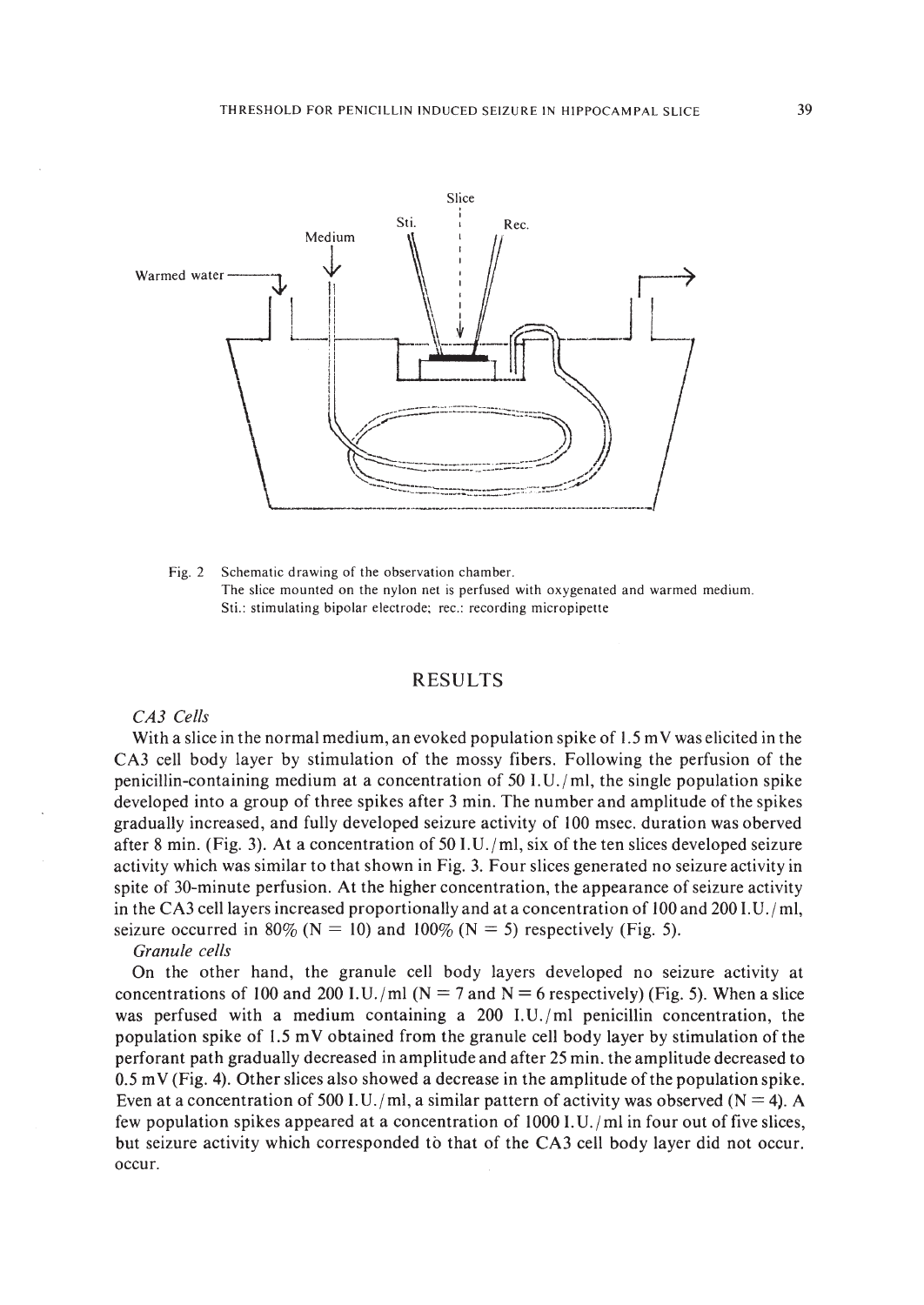





Fig. 3 Change of the population spike in the CA3 cell body layer at a penicillin concentration of 50 I.U./m!.



Fig. 4 Change of the population spike in the granule cell body layer at a penicillin concentration of 200 I.U./ml.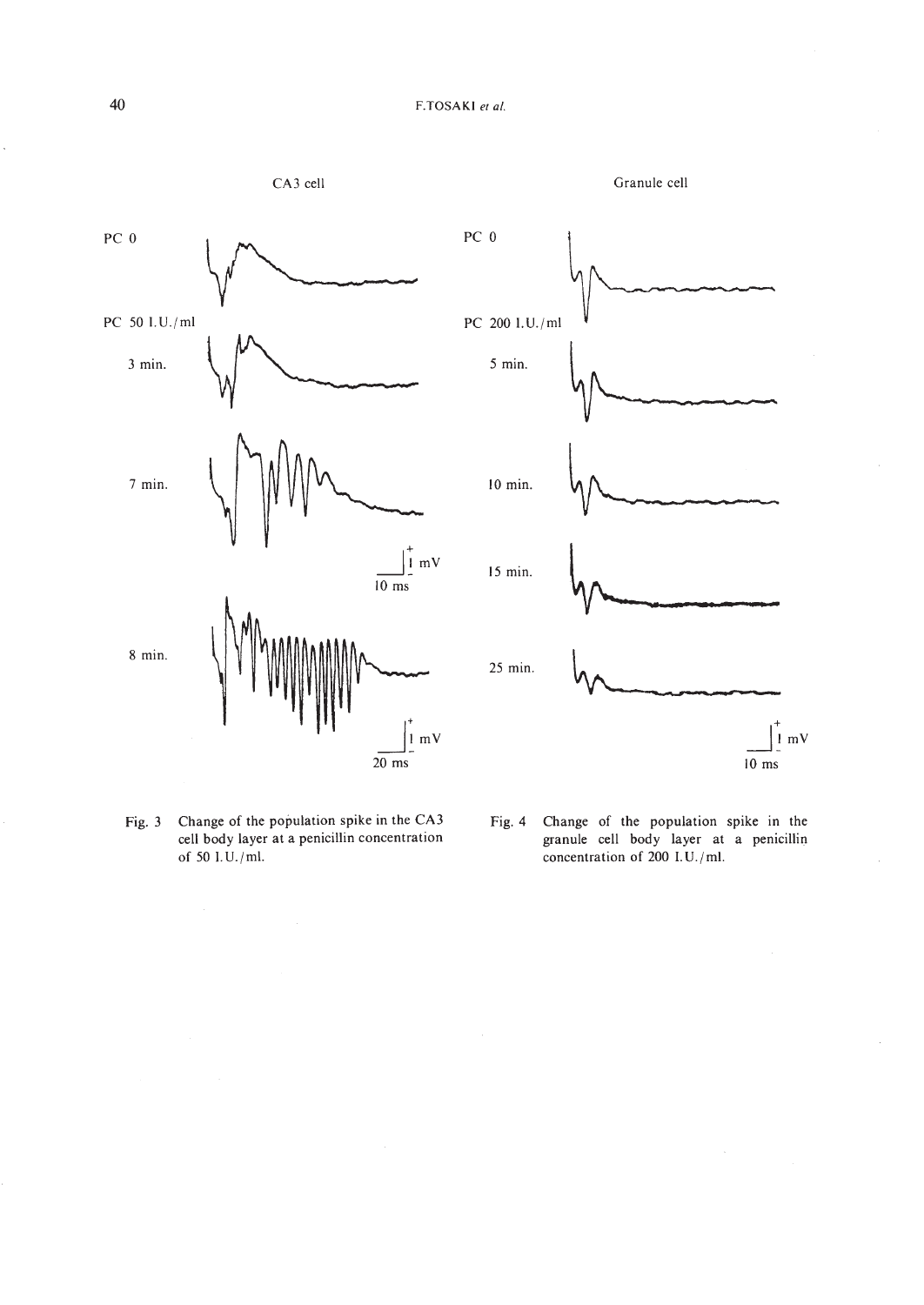

Fig. 5 Appearance of seizure activity in relation to penicillin concentration.

# DISCUSSION

In this experiment, the CA3 cell body layers generated seizure activity far more easily than the granule cell body layers in the penicillin-containing medium. Penicillin is considered to induce seizure by disinhibition, i.e., by suppression of inhibitory action on the neuron. It is supposed to block the GABA receptor in the inhibitory synapse.<sup>8)</sup> The CA3 cell body layer contains the interneuron, called the basket cell, which receives the recurrent collateral of the CA3 cell axon and sends the inhibitory axon to the CA3 cell body.<sup>9</sup> Inhibition of the CA3 cell is mediated by  $GABA$ .<sup>10</sup> The granule cell body layer also contains this basket cell.<sup>11</sup> The difference in the threshold between the two cell layers may be explained by the difference in the degree of inhibition. However, Okada and Shimada reported that the GABA contents of the two cell body layers were similar. 12) Penicillin probably disinhibits the CA3 cells and the granule cells to a similar degree and the difference in the threshold cannot be explained only by suppression of inhibition. Other factors should be considered.

Low frequency electrical stimulation may have an effect on the difference in the threshold. Alger and Tyler reported that the CA3 cells exhibited response facilitation to low frequency electircal stimulation whereas the granule cells exhibited response depression and responsivesess was influenced by the stimulus frequency.?) In this experiment, in spite of a very low frequency of stimulation (0.1 Hz), some CA3 cells showed seizrue in the normal medium and the amplitude of population spikes of the granule cells decreased following continuous electrical stimulation. This difference in respoinsiveness to electrical stimulation may have some influence on the difference in the threshold ofthe two cell layers. However, the underlying mechanism of the difference in responsiveness is not known.

The fact that the CA3 cells have a lower threshold than the granule cells suggests that different neurons have different thresholds for seizure activity and may support the first reason for the difference in the threshold between each part ofthe brain. However, this result